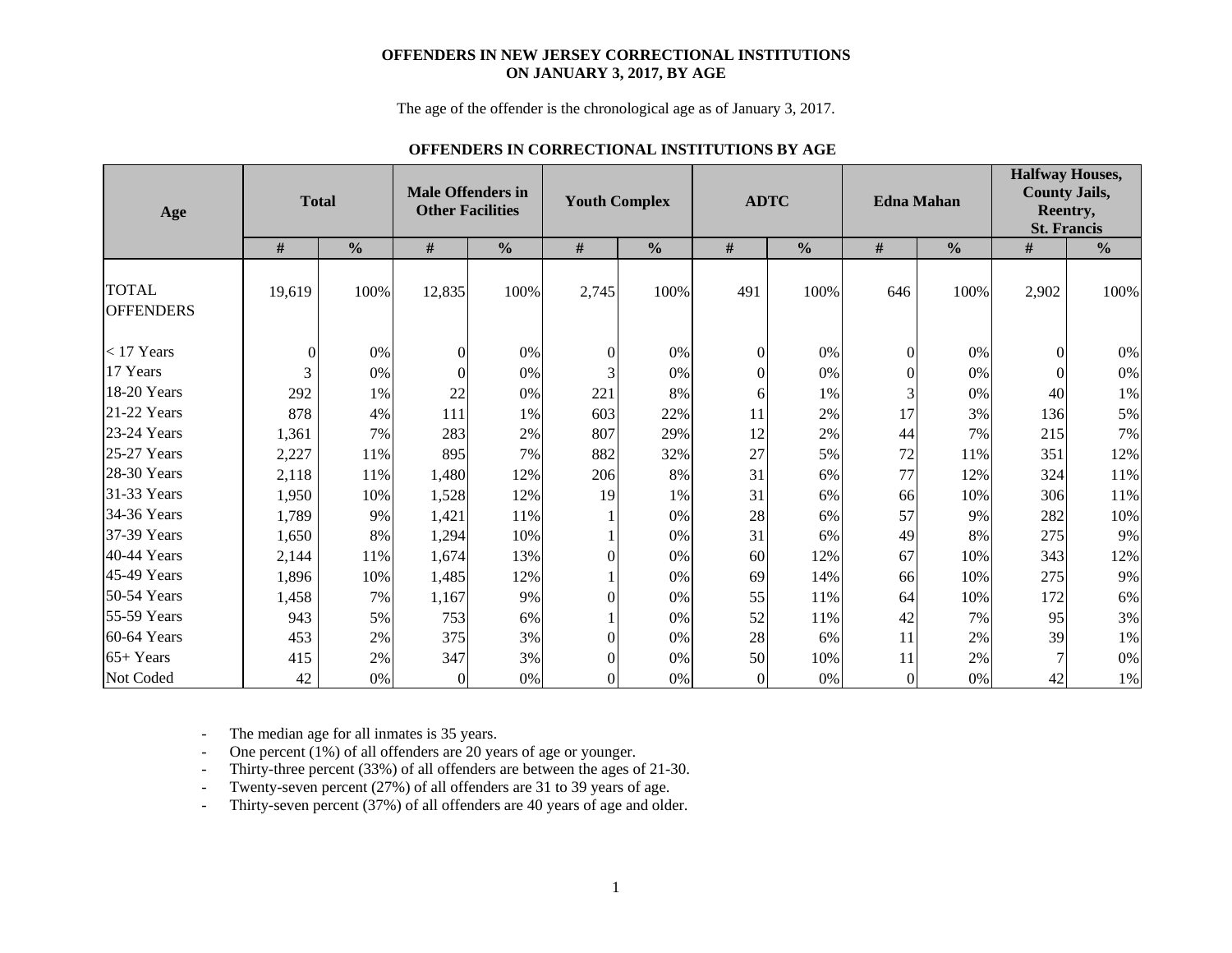# **Prison Complex Offenders By Age**

| Institution              | <b>Total</b> | < 17<br>Years  | 17<br>Years | 18-20<br>Years   | $21 - 22$<br><b>Years</b> | $23 - 24$<br>Years | $25 - 27$<br>Years | 28-30<br>Years | $31 - 33$<br>Years | 34-36<br>Years | 37-39<br>Years          | 40-44<br>Years | 45-49<br>Years | 50-54<br>Years | 55-59<br>Years | 60-64<br>Years | $65+$<br>Years          | <b>Not</b><br>Coded |
|--------------------------|--------------|----------------|-------------|------------------|---------------------------|--------------------|--------------------|----------------|--------------------|----------------|-------------------------|----------------|----------------|----------------|----------------|----------------|-------------------------|---------------------|
|                          |              |                |             |                  |                           |                    |                    |                |                    |                |                         |                |                |                |                |                |                         |                     |
| <b>Bayside</b>           | 1,143        | $\overline{0}$ | $\mathbf 0$ | $\mathbf 0$      | $\mathbf{1}$              | 26                 | 129                | 187            | 166                | 150            | 108                     | 152            | 94             | 63             | 43             | 18             | $6\phantom{1}6$         | $\mathbf 0$         |
| <b>Main</b>              | 100%         | 0%             | 0%          | 0%               | 0%                        | 2%                 | 11%                | 16%            | 15%                | 13%            | 9%                      | 13%            | 8%             | 6%             | 4%             | 2%             | 1%                      | 0%                  |
| <b>Bayside</b>           | 512          | 0              | $\mathbf 0$ | 0                | 1                         | 3                  | 20                 | 58             | 50                 | 71             | 64                      | 82             | 69             | 58             | 25             | 9              | $\overline{\mathbf{c}}$ | 0                   |
| Farm                     | 100%         | 0%             | 0%          | 0%               | 0%                        | 1%                 | 4%                 | 11%            | 10%                | 14%            | 13%                     | 16%            | 13%            | 11%            | 5%             | 2%             | 0%                      | 0%                  |
| <b>Bayside</b>           | 254          | $\mathbf 0$    | $\mathbf 0$ | $\mathbf 0$      | $\Omega$                  | 5                  | 16                 | 28             | 41                 | 29             | 26                      | 33             | 44             | 15             | 11             | 4              | $\overline{\mathbf{c}}$ | 0                   |
| Ancora                   | 100%         | 0%             | 0%          | 0%               | 0%                        | 2%                 | 6%                 | 11%            | 16%                | 11%            | 10%                     | 13%            | 17%            | 6%             | 4%             | 2%             | 1%                      | 0%                  |
| <b>Bayside Total</b>     | 1,909        | $\mathbf 0$    | $\mathbf 0$ | $\mathbf 0$      | $\overline{2}$            | 34                 | 165                | 273            | 257                | 250            | 198                     | 267            | 207            | 136            | 79             | 31             | 10                      | $\boldsymbol{0}$    |
|                          | 100%         | 0%             | 0%          | 0%               | 0%                        | 2%                 | 9%                 | 14%            | 13%                | 13%            | 10%                     | 14%            | 11%            | 7%             | 4%             | 2%             | 1%                      | 0%                  |
| <b>CRAF</b>              | 149          | $\mathbf 0$    | $\mathbf 0$ | 0                | 0                         | 0                  | $\overline{4}$     | 21             | 21                 | 19             | 13                      | 23             | 17             | 15             | 11             | 4              | 1                       | $\mathbf 0$         |
| <b>Jones Farm</b>        | 100%         | 0%             | 0%          | 0%               | 0%                        | 0%                 | 3%                 | 14%            | 14%                | 13%            | 9%                      | 15%            | 11%            | 10%            | 7%             | 3%             | 1%                      | 0%                  |
| <b>CRAF</b>              | 578          | $\mathbf 0$    | $\mathbf 0$ | 9                | 33                        | 50                 | 60                 | 78             | 55                 | 54             | 51                      | 66             | 59             | 36             | 20             | 4              | 3                       | $\mathbf 0$         |
| <b>Reception</b>         | 100%         | 0%             | 0%          | 2%               | 6%                        | 9%                 | 10%                | 13%            | 10%                | 9%             | 9%                      | 11%            | 10%            | 6%             | 3%             | 1%             | 1%                      | 0%                  |
| <b>CRAF Total</b>        | 727          | $\overline{0}$ | $\mathbf 0$ | $\boldsymbol{9}$ | 33                        | 50                 | 64                 | 99             | 76                 | 73             | 64                      | 89             | 76             | 51             | 31             | 8              | 4                       | $\pmb{0}$           |
|                          | 100%         | 0%             | 0%          | 1%               | 5%                        | 7%                 | 9%                 | 14%            | 10%                | 10%            | 9%                      | 12%            | 10%            | 7%             | 4%             | 1%             | 1%                      | 0%                  |
| East Jersey Main         | 1,173        | $\overline{0}$ | $\mathbf 0$ | $\mathbf 0$      | $\mathbf 1$               | 8                  | 39                 | 60             | 107                | 113            | 117                     | 196            | 181            | 130            | 112            | 70             | 39                      | $\mathbf 0$         |
|                          | 100%         | 0%             | 0%          | 0%               | 0%                        | 1%                 | 3%                 | 5%             | 9%                 | 10%            | 10%                     | 17%            | 15%            | 11%            | 10%            | 6%             | 3%                      | 0%                  |
| <b>East Jersey Camp</b>  | 30           | $\mathbf 0$    | $\mathbf 0$ | 0                | $\mathbf 0$               | $\mathbf 0$        | $\mathbf 0$        | 4              | 4                  | $\overline{c}$ | $\overline{\mathbf{c}}$ | 6              | 9              |                | $\overline{2}$ | 0              | $\boldsymbol{0}$        | 0                   |
|                          | 100%         | 0%             | 0%          | 0%               | 0%                        | 0%                 | 0%                 | 13%            | 13%                | 7%             | 7%                      | 20%            | 30%            | 3%             | 7%             | 0%             | 0%                      | 0%                  |
| <b>East Jersey Total</b> | 1,203        | 0              | 0           | 0                | -1                        | 8                  | 39                 | 64             | 111                | 115            | 119                     | 202            | 190            | 131            | 114            | 70             | 39                      | $\Omega$            |
|                          | 100%         | 0%             | 0%          | 0%               | 0%                        | 1%                 | 3%                 | 5%             | 9%                 | 10%            | 10%                     | 17%            | 16%            | 11%            | 9%             | 6%             | 3%                      | 0%                  |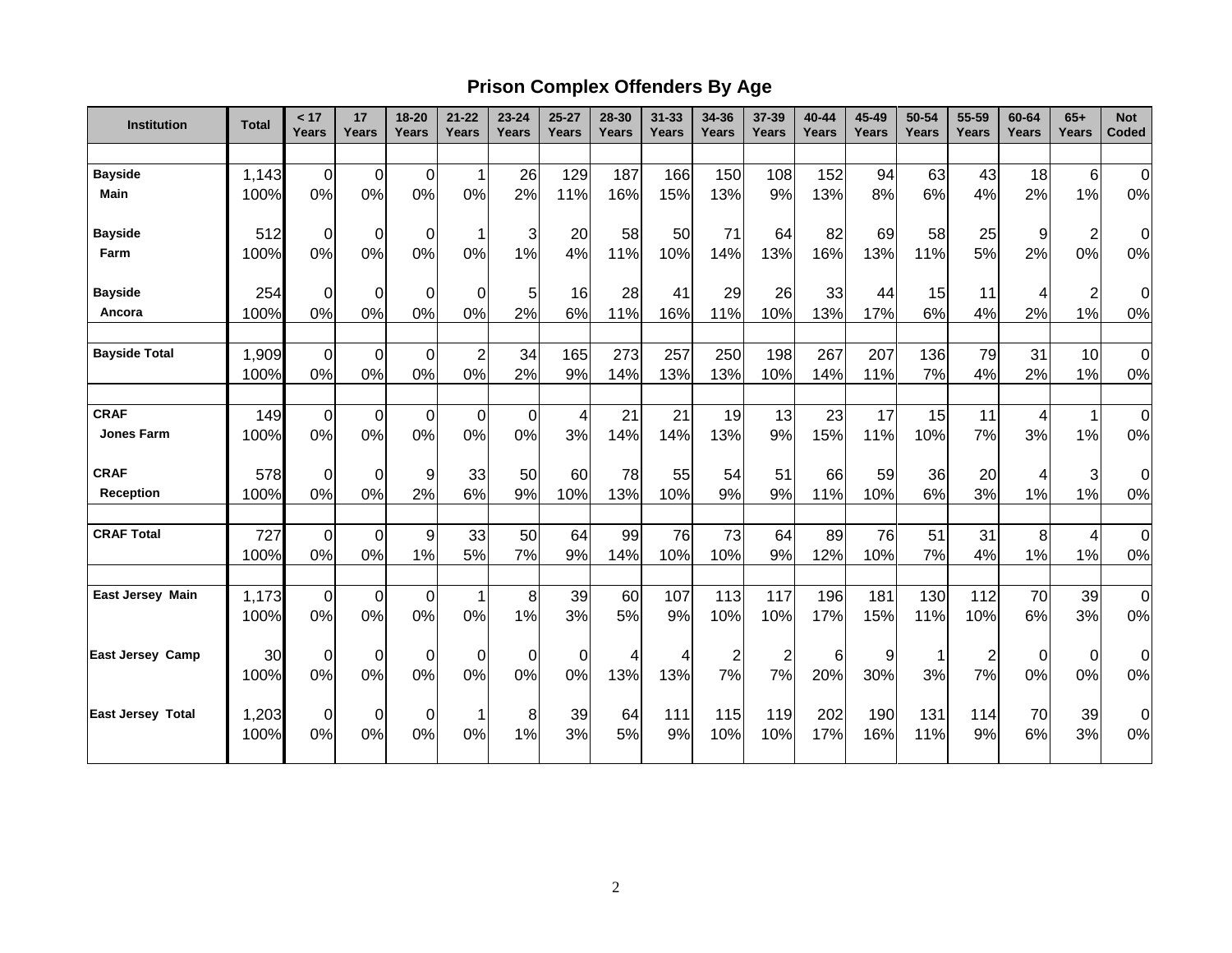## **Prison Complex Offenders By Age**

| <b>Institution</b>                                  | <b>Total</b> | < 17<br>Years | 17<br>Years    | 18-20<br>Years | $21 - 22$<br>Years | $23 - 24$<br>Years | $25 - 27$<br>Years | 28-30<br>Years | $31 - 33$<br>Years | 34-36<br>Years | 37-39<br>Years | 40-44<br>Years | 45-49<br>Years | 50-54<br>Years | 55-59<br>Years | 60-64<br>Years | $65+$<br>Years | <b>Not</b><br>Coded |
|-----------------------------------------------------|--------------|---------------|----------------|----------------|--------------------|--------------------|--------------------|----------------|--------------------|----------------|----------------|----------------|----------------|----------------|----------------|----------------|----------------|---------------------|
|                                                     |              |               |                |                |                    |                    |                    |                |                    |                |                |                |                |                |                |                |                |                     |
| <b>NJ State Prison</b>                              | 1,587        | $\Omega$      | $\overline{0}$ | 4              | 25                 | 34                 | 90                 | 122            | 164                | 142            | 150            | 230            | 213            | 167            | 114            | 56             | 76             | $\overline{0}$      |
|                                                     | 100%         | 0%            | 0%             | 0%             | 2%                 | 2%                 | 6%                 | 8%             | 10%                | 9%             | 9%             | 14%            | 13%            | 11%            | 7%             | 4%             | 5%             | 0%                  |
|                                                     |              |               |                |                |                    |                    |                    |                |                    |                |                |                |                |                |                |                |                |                     |
| <b>Northern</b>                                     | 2,037        | $\Omega$      | $\overline{0}$ | $\Omega$       | 11                 | 30                 | 148                | 244            | 219                | 234            | 196            | 260            | 249            | 213            | 104            | 75             | 54             | $\mathbf 0$         |
| Main                                                | 100%         | 0%            | 0%             | 0%             | 1%                 | 1%                 | 7%                 | 12%            | 11%                | 11%            | 10%            | 13%            | 12%            | 10%            | 5%             | 4%             | 3%             | 0%                  |
| <b>Northern</b>                                     | 341          | 0             | $\Omega$       | 5              | 14                 | 26                 | 31                 | 34             | 57                 | 38             | 42             | 46             | 30             | 9              | 5              | 4              | 0              | $\Omega$            |
| <b>Ad Seg Male</b>                                  | 100%         | 0%            | 0%             | 1%             | 4%                 | 8%                 | 9%                 | 10%            | 17%                | 11%            | 12%            | 13%            | 9%             | 3%             | 1%             | 1%             | 0%             | 0%                  |
| <b>Northern Total</b>                               |              |               |                |                |                    |                    |                    |                |                    |                |                |                |                |                |                |                |                |                     |
|                                                     | 2,378        | $\Omega$      | $\overline{O}$ | 5              | 25                 | 56                 | 179                | 278            | 276                | 272            | 238            | 306            | 279            | 222            | 109            | 79             | 54             | $\mathbf 0$         |
|                                                     | 100%         | 0%            | 0%             | 0%             | 1%                 | 2%                 | 8%                 | 12%            | 12%                | 11%            | 10%            | 13%            | 12%            | 9%             | 5%             | 3%             | 2%             | 0%                  |
| <b>Southern</b>                                     | 1,689        | $\Omega$      | $\overline{0}$ | $\overline{2}$ | 9                  | 21                 | 92                 | 258            | 271                | 207            | 199            | 230            | 157            | 133            | 72             | 18             | 20             | $\overline{0}$      |
|                                                     | 100%         | 0%            | 0%             | 0%             | 1%                 | 1%                 | 5%                 | 15%            | 16%                | 12%            | 12%            | 14%            | 9%             | 8%             | 4%             | 1%             | 1%             | 0%                  |
| <b>South Woods</b>                                  | 3,342        | $\Omega$      | $\overline{0}$ | $\overline{2}$ | 16                 | 80                 | 266                | 386            | 373                | 362            | 326            | 350            | 363            | 327            | 234            | 113            | 144            | $\Omega$            |
|                                                     | 100%         | 0%            | 0%             | 0%             | 0%                 | 2%                 | 8%                 | 12%            | 11%                | 11%            | 10%            | 10%            | 11%            | 10%            | 7%             | 3%             | 4%             | 0%                  |
|                                                     |              |               |                |                |                    |                    |                    |                |                    |                |                |                |                |                |                |                |                |                     |
| <b>Subtotal</b>                                     | 12,835       | $\bf{0}$      | $\bf{0}$       | 22             | 111                | 283                | 895                | 1,480          | 1,528              | 1,421          | 1,294          | 1,674          | 1,485          | 1,167          | 753            | 375            | 347            | $\bf{0}$            |
| <b>Male Offenders in</b><br><b>Other Facilities</b> | 100%         | 0%            | 0%             | 0%             | 1%                 | 2%                 | 7%                 | 12%            | 12%                | 11%            | 10%            | 13%            | 12%            | 9%             | 6%             | 3%             | 3%             | 0%                  |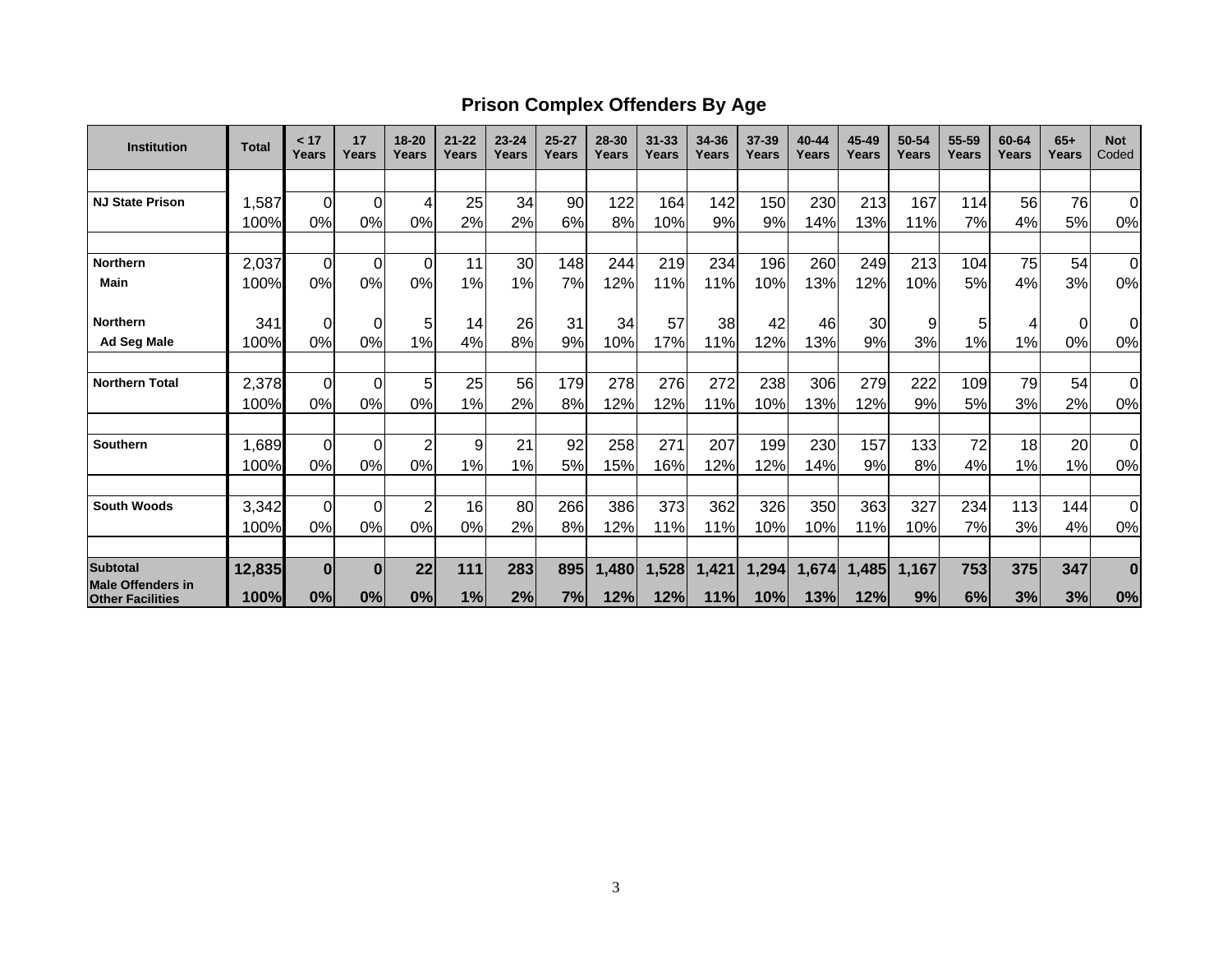**Prison Complex Offenders By Age**

| <b>Institution</b>  | <b>Total</b> | < 17<br>Years | 17<br>Years | $18 - 20$<br>Years | $21 - 22$<br>Years | $23 - 24$<br>Years | $25 - 27$<br>Years | 28-30<br>Years | $31 - 33$<br>Years | 34-36<br>Years | 37-39<br>Years | 40-44<br>Years | 45-49<br>Years | 50-54<br>Years | 55-59<br>Years | 60-64<br>Years | $65+$<br>Years | <b>Not</b><br>Coded |
|---------------------|--------------|---------------|-------------|--------------------|--------------------|--------------------|--------------------|----------------|--------------------|----------------|----------------|----------------|----------------|----------------|----------------|----------------|----------------|---------------------|
|                     |              |               |             |                    |                    |                    |                    |                |                    |                |                |                |                |                |                |                |                |                     |
| <b>ADTC</b>         | 491          |               |             | 6                  |                    | 12                 | 27                 | 31             | 31                 | 28             | 31             | 60             | 69             | 55             | 52             | 28             | 50             | 0                   |
|                     | 100%         | 0%            | 0%l         | 1%                 | 2%                 | 2%                 | 5%                 | 6%             | 6%                 | 6%             | 6%             | 2%             | 14%            | 1%             | 1%             | 6%             | 10%            | 0%                  |
|                     |              |               |             |                    |                    |                    |                    |                |                    |                |                |                |                |                |                |                |                |                     |
| <b>Subtotal</b>     | 13,326       | $\bf{0}$      |             | 28                 | 122                | 295                | 922                | ,511           | ,559               | ,449           | .325           | 1,734          | , 554          | 1,222          | 805            | 403            | 397            | $\bf{0}$            |
|                     | 100%         | 0%            | 0%          | 0%                 | 1%                 | 2%                 | 7%                 | 11%            | 12%                | 11%            | 10%            | 13%            | 12%            | 9%             | 6%             | 3%             | 3%             | 0%                  |
|                     |              |               |             |                    |                    |                    |                    |                |                    |                |                |                |                |                |                |                |                |                     |
| Mahan - Female      | 646          |               |             | 3                  | 17 <sub>l</sub>    | 44                 | 72                 | 77             | 66                 | 57             | 49             | 67             | 66             | 64             | 42             | 11             | 11             | 0                   |
| <b>Prison</b>       | 100%         | 0%            | 0%l         | 0%l                | 3%                 | 7%                 | 11%                | 12%            | 10%                | 9%             | 8%             | 10%            | 10%            | 10%            | 7%             | 2%             | 2%             | 0%                  |
|                     |              |               |             |                    |                    |                    |                    |                |                    |                |                |                |                |                |                |                |                |                     |
| <b>Total Prison</b> | 13,972       |               |             | 31                 | 139                | 339                | 994                | 1,588          | 1,625              | 1,506          | 1,374          | 1,801          | 1,620          | 1,286          | 847            | 414            | 408            | $\bf{0}$            |
| <b>Complex</b>      | 100%         | 0%            | 0%          | 0%                 | 1%                 | 2%                 | 7%l                | 11%            | 12%                | 11%            | 10%            | 13%            | 12%            | 9%             | 6%             | 3%             | 3%             | 0%                  |

**ADTC** MALE OFFENDERS IN OTHER FACILITIES

**FEMALE OFFENDERS** 



The median age at ADTC is 45 years.

Thirty-seven percent (37.7%) of the ADTC offenders are 50 years of age or older. This may be compared with 20.6% of Male Offenders in Other Facilities and 19.8% of female (Edna Mahan) offenders.





The median age for Male Offenders in Other Facilities is 38 years.

Forty-one percent (41.5%) of Male Offenders in Other Facilities are age 25 to 36 (ADTC excluded).

The median age for female inmates (Edna Mahan) is 36 years.

Forty-two percent (42.1%) of the women at Edna Mahan are age 25 to 36.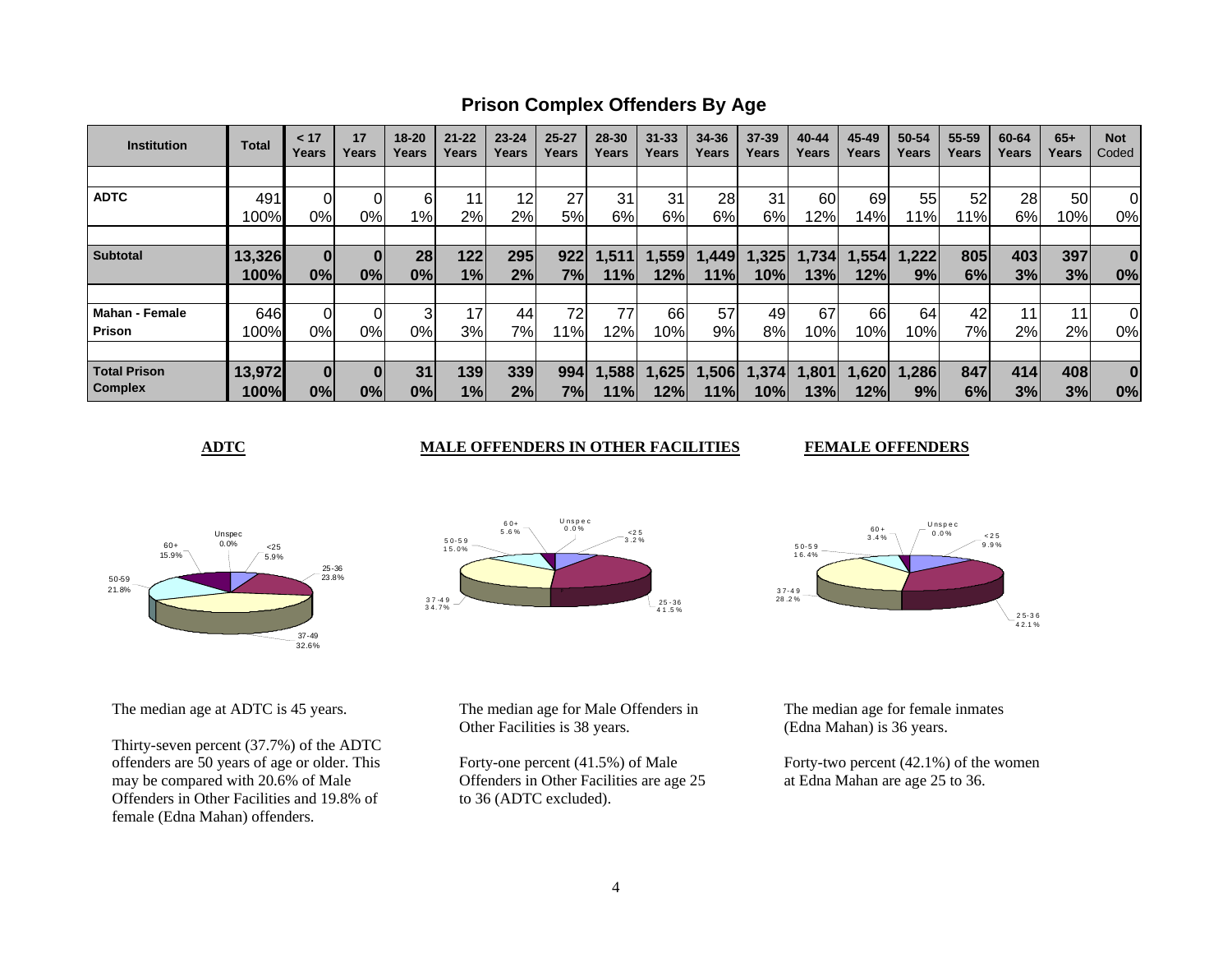# **Youth Complex Offenders By Age**

| <b>Institution</b>         | <b>Total</b> | < 17<br>Years | 17<br>Years    | $18 - 20$<br>Years | $21 - 22$<br>Years | $23 - 24$<br>Years | $25 - 27$<br>Years | 28-30<br>Years | $31 - 33$<br>Years | 34-36<br>Years | 37-39<br>Years | 40-44<br>Years | 45-49<br>Years | 50-54<br>Years | 55-59<br>Years | 60-64<br>Years | $65+$<br>Years   | <b>Not</b><br>Coded |
|----------------------------|--------------|---------------|----------------|--------------------|--------------------|--------------------|--------------------|----------------|--------------------|----------------|----------------|----------------|----------------|----------------|----------------|----------------|------------------|---------------------|
|                            |              |               |                |                    |                    |                    |                    |                |                    |                |                |                |                |                |                |                |                  |                     |
| <b>Garden State</b>        | 1,417        | 0             | $\overline{3}$ | 104                | 326                | 428                | 461                | 83             | 9                  | 1              | $\overline{0}$ | 0              |                | $\mathbf 0$    |                | 0              | $\overline{0}$   | $\overline{0}$      |
|                            | 100%         | 0%            | 0%             | 7%                 | 23%                | 30%                | 33%                | 6%             | 1%                 | 0%             | 0%             | 0%             | 0%             | 0%             | $0\%$          | 0%             | 0%               | 0%                  |
|                            |              |               |                |                    |                    |                    |                    |                |                    |                |                |                |                |                |                |                |                  |                     |
| <b>Mountainview</b>        | 675          | $\mathbf 0$   | $\overline{0}$ | 74                 | 156                | 194                | 210                | 39             | $\overline{2}$     | $\overline{0}$ | $\Omega$       | $\Omega$       | $\Omega$       | 0              | $\Omega$       | $\Omega$       | $\overline{0}$   | $\overline{0}$      |
|                            | 100%         | 0%            | 0%             | 11%                | 23%                | 29%                | 31%                | 6%             | 0%                 | 0%             | 0%             | 0%             | 0%             | 0%             | 0%             | 0%             | 0%               | 0%                  |
|                            |              |               |                |                    |                    |                    |                    |                |                    |                |                |                |                |                |                |                |                  |                     |
| Wagner                     | 305          | $\mathbf 0$   | $\overline{0}$ | 18                 | 55                 | 106                | 104                | 22             | $\mathbf 0$        | $\overline{0}$ | $\overline{0}$ | $\Omega$       | $\Omega$       | $\mathbf 0$    | $\Omega$       | $\Omega$       | $\overline{0}$   | 0                   |
| <b>Main</b>                | 100%         | 0%            | 0%             | 6%                 | 18%                | 35%                | 34%                | 7%             | 0%                 | 0%             | 0%             | 0%             | 0%             | 0%             | 0%             | 0%             | 0%               | 0%                  |
|                            |              |               |                |                    |                    |                    |                    |                |                    |                |                |                |                |                |                |                |                  |                     |
| Wagner                     | 260          | $\mathbf 0$   | $\overline{0}$ | 24                 | 52                 | 56                 | 71                 | 50             | 6                  | $\overline{0}$ |                | 0              | 0              | $\mathbf 0$    | 0              | 0              | $\overline{0}$   | 0l                  |
| Ad Seg                     | 100%         | 0%            | 0%             | 9%                 | 20%                | 22%                | 27%                | 19%            | 2%                 | 0%             | 0%             | 0%             | 0%             | 0%             | 0%             | 0%             | 0%               | 0%                  |
| Wagner                     | 88           | $\mathbf 0$   | $\Omega$       |                    | 14                 | 23                 | 36                 | 12             | $\overline{c}$     | $\overline{0}$ | $\Omega$       | $\Omega$       | $\Omega$       | 0              | $\Omega$       | $\Omega$       | $\overline{0}$   | $\overline{0}$      |
| <b>Minimum Units</b>       | 100%         | 0%            | 0%             | 1%                 | 16%                | 26%                | 41%                | 14%            | 2%                 | 0%             | 0%             | 0%             | 0%             | 0%             | 0%             | 0%             | 0%               | 0%                  |
|                            |              |               |                |                    |                    |                    |                    |                |                    |                |                |                |                |                |                |                |                  |                     |
| Wagner                     | 653          | $\mathbf 0$   | $\overline{0}$ | 43                 | 121                | 185                | 211                | 84             | 8                  | $\overline{0}$ |                | $\Omega$       | $\Omega$       | $\mathbf 0$    | 0              | $\Omega$       | $\overline{0}$   | $\overline{0}$      |
| <b>Total</b>               | 100%         | 0%            | 0%             | 7%                 | 19%                | 28%                | 32%                | 13%            | 1%                 | 0%             | 0%             | 0%             | 0%             | 0%             | 0%             | 0%             | 0%               | 0%                  |
|                            |              |               |                |                    |                    |                    |                    |                |                    |                |                |                |                |                |                |                |                  |                     |
| <b>Total Youth Complex</b> | 2,745        | $\bf{0}$      | 3 <sub>l</sub> | 221                | 603                | 807                | 882                | 206            | 19                 | $\mathbf{1}$   |                | $\bf{0}$       |                | $\bf{0}$       |                | $\bf{0}$       | $\boldsymbol{0}$ | $\bf{0}$            |
|                            | 100%         | 0%            | 0%             | 8%                 | 22%                | 29%                | 32%                | 8%             | 1%                 | 0%             | 0%             | 0%             | 0%             | 0%             | 0%             | 0%             | 0%               | 0%                  |